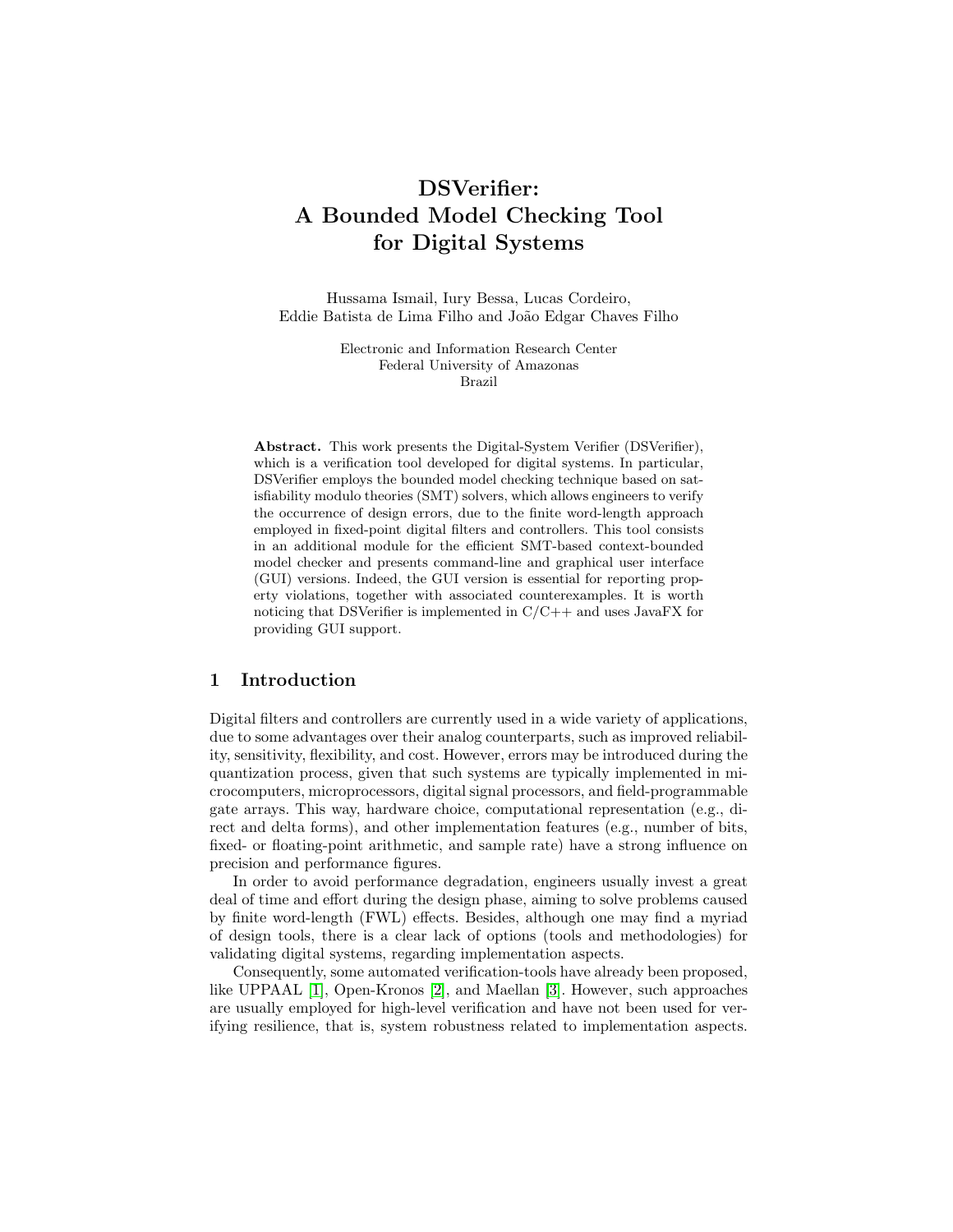Thus, one may notice that there is still a gap, regarding formal verification tools and methodologies for embedded systems.

The present paper addresses this problem by introducing the Digital-System Verifier (DSVerifier)<sup>[1](#page-1-0)</sup>, which is a bounded model checking (BMC) tool based on satisfiability modulo theories (SMT). DSVerifier is a powerful tool intended for aiding in the design and verification steps of digital systems, which is more reliable and less laborious than traditional simulation tools (e.g., Matlab [\[4\]](#page-5-3)).

In previous work [\[5](#page-5-4)[,6,](#page-5-5)[7\]](#page-5-6), verification methodologies related to overflow, limit cycle, time constraints, stability, and minimum phase, in digital filters and controllers, were already discussed. This tool paper, in turn, focuses on implementation aspects of DSVerifier, which aims to check whether a designed digital system meets the desired performance, when it is embedded into a given hardware with resource limitations.

## 2 The Digital-System Verifier (DSVerifier)

DSVerifier is an internal module for the efficient SMT-based context-bounded model checker (ESBMC) [\[8\]](#page-5-7), with the goal to add support for digital-system verification. The complete verification tool includes four components from ESBMC, together with DSVerifier, which are represented as dashed white boxes in Fig. [1:](#page-1-1) C parser, GOTO Program, GOTO Symex, and SMT solver.



<span id="page-1-1"></span>Fig. 1. An overview of the verification architecture.

The DSVerifier module is included before the C parser (gray box), as seen in Fig. [1.](#page-1-1) This module provides functions, which are related to quantization in fixed-point arithmetic and different digital-system realizations, and makes use of ESBMC as a verification engine, in order to check for properties related to overflow, limit cycle, time constraints, stability, and minimum phase.

In summary, DSVerifier performs three main procedures: initialization, validation, and instrumentation. When DSVerifier receives the digital-system specification, the first step is to initialize its internal parameters for quantization, that is, it computes the maximum and minimum representable numbers for the chosen FWL format.Then, during validation, DSVerifier checks if all required

<span id="page-1-0"></span> $\overline{1}$  http://www.dsverifier.org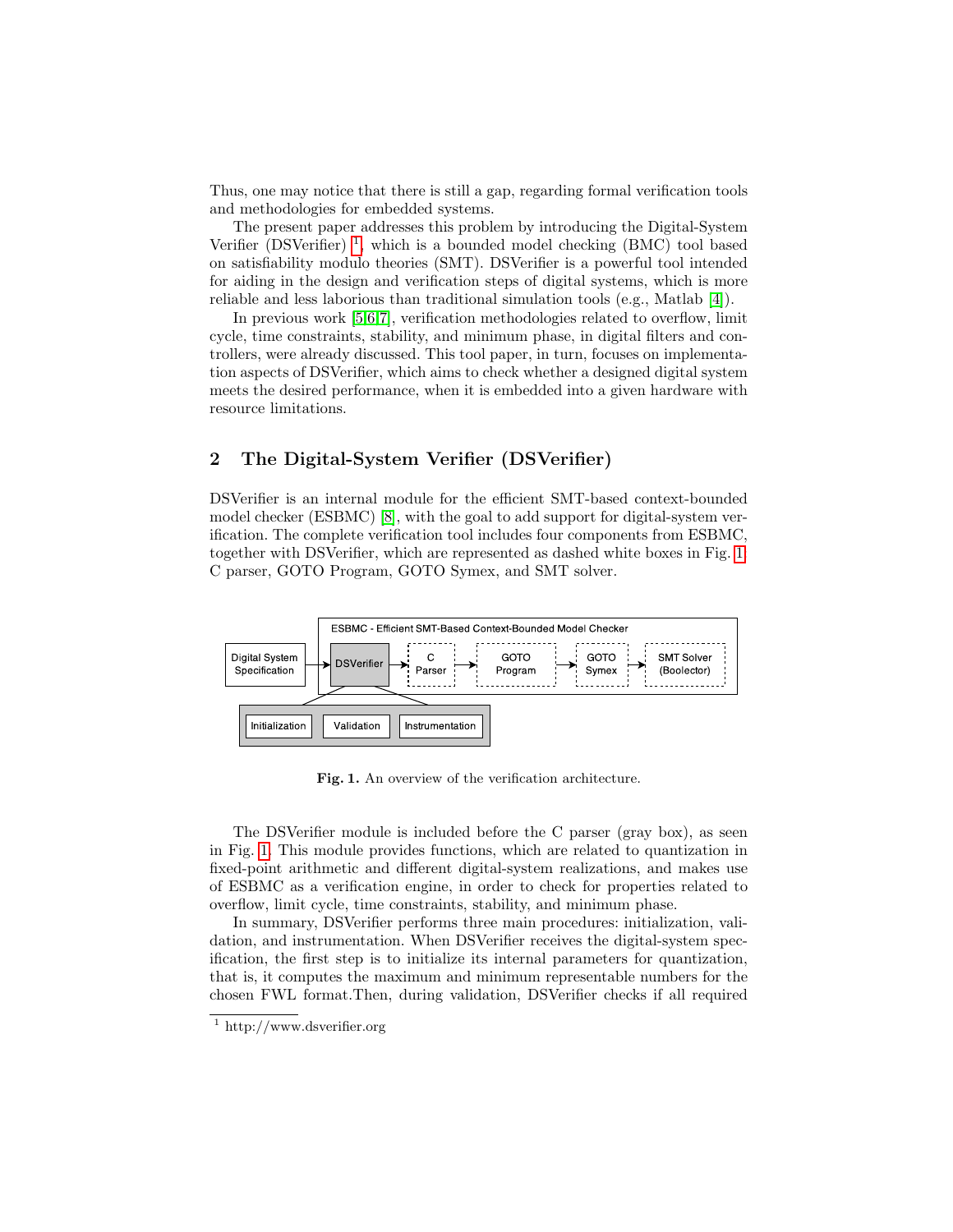parameters for the verification procedure were correctly provided. In the last step, DSVerifier adds explicit calls to the verification engine (for the evaluated properties), by using functions available in ESBMC (e.g.,  $\_ESBMC\_assume$  and ESBMC assert), in order to check for property violations.

As soon as the mentioned procedures of the DSVerifier module are finished, an ANSI-C code file is generated, which can be verified by any C model-checker that supports bit-vectors. This file is directly sent to the C parser module (see Fig. [1\)](#page-1-1) and follows the normal ESBMC verification flow.

In the present work, ESBMC is used, since it is the most efficient tool for reasoning about programs that make use of bit-vector arithmetic, according to the last edition of the software verification competition [\[9\]](#page-5-8). If the verification framework finds a property violation, it produces a counterexample; otherwise, the evaluated design is ready to be embedded into a given computer-based system.

#### 2.1 DSVerifier Features

The current version of DSVerifier supports five verification categories, regarding three direct- and delta-form implementations of digital systems, which include the cascade form. The following verifications are supported:

- Overflow. When a sum or product exceeds the number representation, the resulting value will not be correctly stored. DSVerifier ensures the absence of overflows, by formally verifying every sum and product;
- Limit Cycle. There can be persistent oscillations in the output of a system with constant input. DSVerifier is able to check zero-input limit cycles, for any initial condition;
- Stability. DSVerifier may be used for verifying digital-system stability, considering FWL effects on pole locations;
- Minimum phase. DSVerifier may perform the same previous analysis for system zeros, in order to verify minimum phase for digital controllers;
- Time constraints. DSVerifier is able to investigate if a specific computational realization respects time constraints.

#### 2.2 DSVerifier-Aided Design Methodology

Using DSVerifier, a development engineer may verify if a digital-controller (or filter) design will present the desired performance, when it is embedded into a given hardware, considering the chosen implementation characteristics.

An overview of the proposed methodology can be seen in Fig. [2.](#page-3-0) In step 1, a digital system is initially designed, with any available design technique or tool. Later, the necessary implementation characteristics have to be defined, as shown in steps 2 and 3: FWL format (number of bits in the integer and fractional parts), dynamic range, and realization form (direct or delta). The mentioned definitions are then fed to the DSVerifier engine, along with hardware specifications and other verification parameters, such as verification time (i.e., maximum time that the verification process takes) and properties to be checked. Once the configuration has been set up, in step 4, the verification process is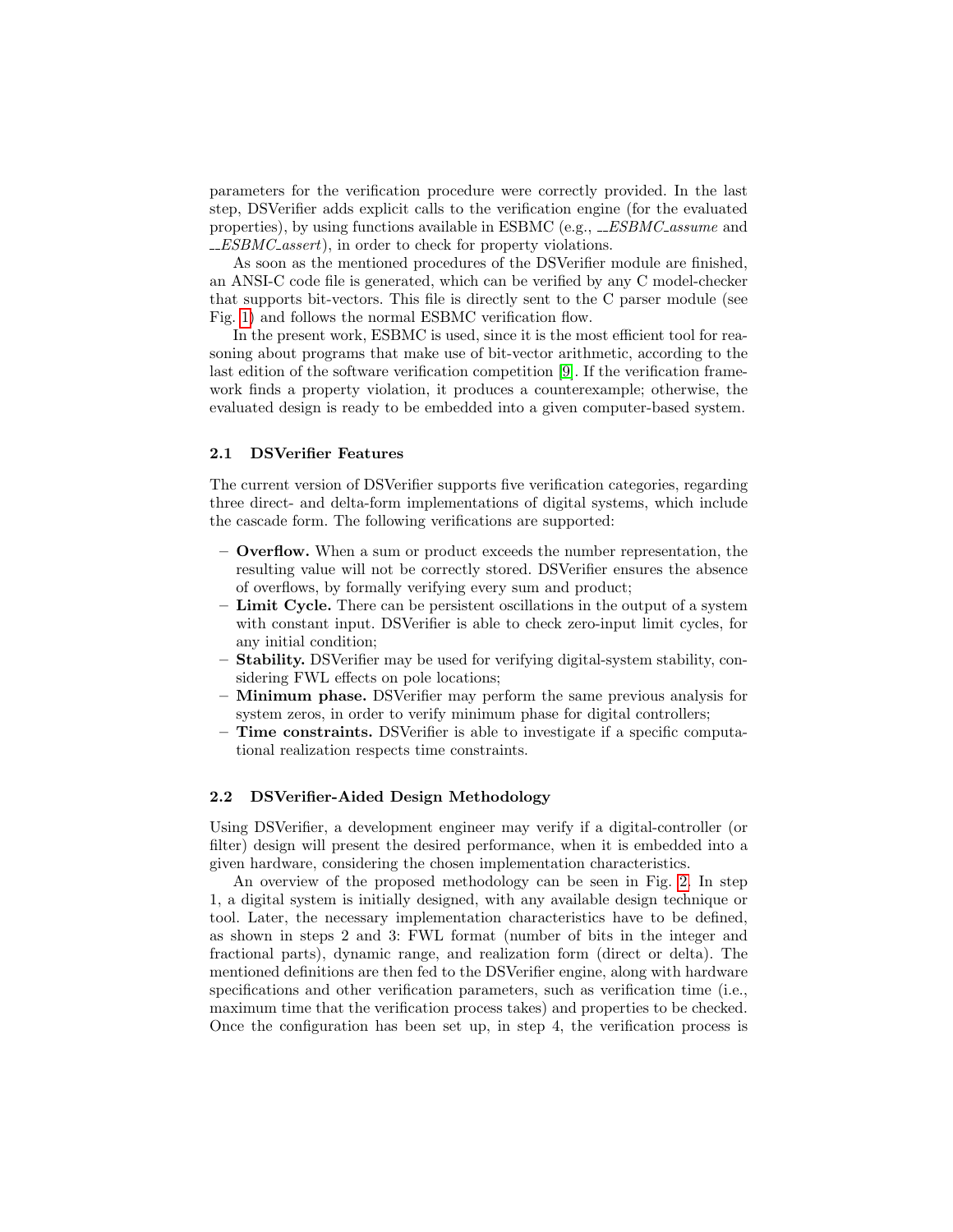

<span id="page-3-0"></span>Fig. 2. Proposed methodology for digital-system verification.

then started, in step 5, with the chosen model checking tool (ESBMC is used as back-end for DSVerifier).

DSVerifier then checks the desired properties and, in step 6, returns the verification result, which is 'successful' if there is no property violation in the proposed implementation; otherwise, it returns that the verification 'failed' and shows a counterexample, which contains inputs and states that led the system to the found property violation. With this counterexample, other implementation options (i.e., realization and representation) can be chosen, in order to avoid that failure. This process is repeated until the digital controller implementation does not present any failures, as shown in Fig. [2.](#page-3-0)

#### 2.3 DSVerifier Usage

In order to explain the DSVerifier workflow, the following second-order controller, which can be found in a set of benchmarks available online<sup>[2](#page-3-1)</sup>, will be used:

<span id="page-3-2"></span>
$$
H(z) = \frac{2.813z^2 - 0.0163z^1 - 1.872}{z^2 + 1.068z^1 + 0.1239}.
$$
 (1)

It was designed for an induction motor plant (extracted from an example available in the book written by Ogata [\[10\]](#page-5-9)) with a sampling period of 0.5s.

Command-line Version In this version, the user must provide a description ANSI-C file, as shown in Fig. [3](#page-4-0) for the digital controller represented by [\(1\)](#page-3-2). This file contains the digital-system specification (ds), with numerator (ds.b  $=$  $\{2.813, -0.0163, -1.872\}\$  and denominator  $(ds.a = \{1.0, 1.068, 0.1239\})$ , and the implementation specification itself (impl), which contains the number of bits in the integer (impl.int bits  $= 4$ ) and precision (impl.frac bits  $= 10$ ) parts and the input range (impl.min  $=$  -5 and impl.max  $=$  5).

<span id="page-3-1"></span><sup>2</sup> http://www.dsverifier.org/benchmarks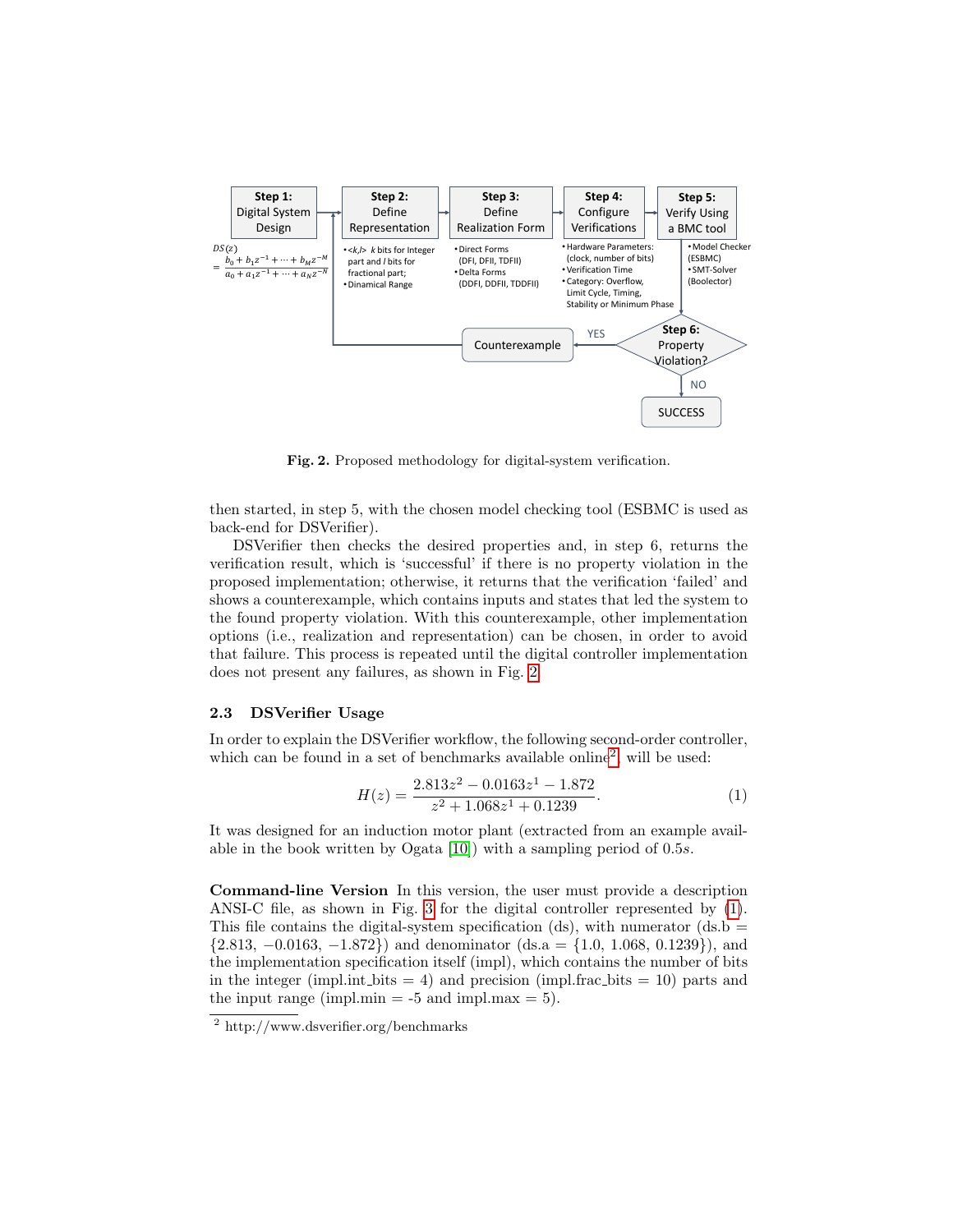```
\#include <d s v e r i f i e r . h>
digital_system ds = \{. a = { 1.0, 1.068, 0.1239 }, \frac{\sqrt{2}}{1} /* denominator */
   a\_size = 3, /* denominator length */. b = { 2.813, -0.0163, -1.872 }, /* numerator */
   b = size = 3 /* numerator length */
\} ;
implementation impl = {
   . int_bits = 4, /* integer bits
   . frac_bits = 10, \frac{1}{x} precision bits */
   . min = -5.0, /* minimum input */\max = 5.0 /* maximum \text{ input}} ;
```
<span id="page-4-0"></span>Fig. 3. A digital-system verification input file for DSVerifier.

In the command-line version, DSVerifier is invoked as:

```
esbmc <file> -DSVERIFIER -DREALIZATION=<i> -DPROPERTY=<j>
-DX_SIZE=<k> --boolector --no-bounds-check --no-pointer-check
--no-div-by-zero-check,
```
where  $\langle$  file  $\rangle$  is the digital-system specification file,  $\langle i \rangle$  is the chosen realization,  $\langle j \rangle$  is the property to be verified, and  $\langle k \rangle$  is the verification bound, that is, the number of times the digital system will be unfolded. Currently, 12 realizations are supported: direct form I (DFI), direct form II (DFII), transposed direct form II (TDFII), delta direct form I (DDFI), delta direct form II (DDFII), transposed delta direct form II (TDDFII), cascade direct form I (CDFI), cascade direct form II (CDFII), cascade transposed direct form II (CTDFII), cascade delta direct form I (CDDFI), cascade delta direct form II (CDDFII), and cascade transposed direct form II (CTDDFII). In addition, 5 different properties can be chosen: overflow, limit cycle, timing, stability, and minimum phase.

Graphical User Interface (GUI) In order to facilitate the digital-system verification, a graphical user interface was developed for DSVerifier, aiming to improve usability and, consequently, attract more digital-system designers and engineers. Through this interface, the user can provide all required parameters for digital-system verification: digital-system specification, information about the target processor, and the desired properties to be checked.

Another interesting feature of the proposed GUI is the parallel execution of verification tasks, which has the potential to decrease the total verification time spent by DSVerifier. The GUI also allows to graphically verify results and to obtain a counterexample with error trace, which helps adjust the verified design. It is worth noticing that the user can even access documentation, benchmarks, and publications about the tool, which are also available on the DSVerifier website.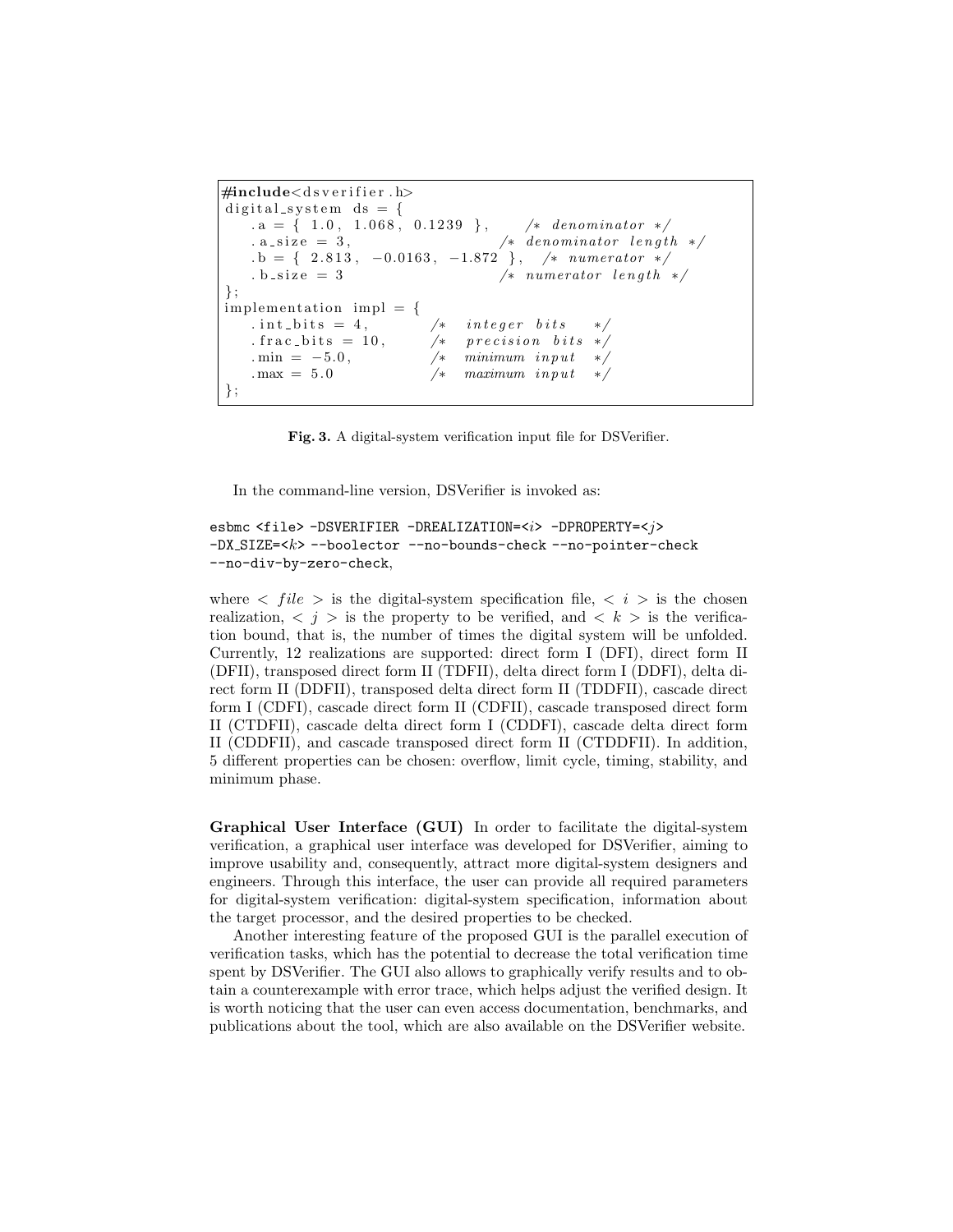In terms of software package installation, it is necessary to have at least the Java RunTime Environment Version 8.0 Update 40 (jre1.8.0\_40)<sup>[3](#page-5-10)</sup>, due to the JavaFX components.

## 3 Conclusion

DSVerifier was presented as an SMT-based BMC tool for verifying and validating digital systems, which supports extensive verification of different properties and realization forms. With this tool, a development engineer can verify, during the design phase, if the proposed digital system will present an expected behavior, when it is embedded into a given hardware architecture.

DSVerifier can be regarded as an automated and reliable alternative, when compared with traditional simulation tools. It is freely available for download (Linux x86-64 and x86 versions) in <http://www.dsverifier.org/>, including documentation, benchmarks, experimental results presented in previous studies, publications, and source code. In a future work, other verification engines will be integrated into DSVerifier (new properties, etc.), and versions for other operating systems (e.g., Windows and Mac OSX) will be made available.

### References

- <span id="page-5-0"></span>1. Behrmann G, David A, Larsen KG (2004) A tutorial on uppaal. In: SFM-RT, LNCS 3185, pp 200–236
- <span id="page-5-1"></span>2. Tripakis S, Yovine S, Bouajjani A (2005) Checking timed buechi automata emptiness efficiently. In: Formal Methods in System Design, pp 267–292
- <span id="page-5-2"></span>3. Magellan (2014) Hybrid RTL formal verification. [http://www.synopsys.com/](http://www.synopsys.com/tools/verification/functionalverification/pages/magellan.aspx) [tools/verification/functionalverification/pages/magellan.aspx](http://www.synopsys.com/tools/verification/functionalverification/pages/magellan.aspx), Accessed 12 September 2014
- <span id="page-5-3"></span>4. Davis TA, Sigmon K (2005) MATLAB primer (7. ed.). CRC Press
- <span id="page-5-4"></span>5. Abreu RB, Cordeiro LC, Filho EBL (2013) Verifying Fixed-Point Digital Filters using SMT-Based Bounded Model Checking. In: SBrT, DOI http://dx.doi.org/10. 14209/sbrt.2013.57
- <span id="page-5-5"></span>6. Bessa I, Abreu R, Cordeiro L, Filho JE (2014) SMT-Based Bounded Model Checking of Fixed-Point Digital Controllers). In: IECON, pp 295–301, DOI http://dx.doi.org/ 10.1109/IECON.2014.7048514
- <span id="page-5-6"></span>7. Bessa I, Ibrahim H, Cordeiro L, Filho JE (2014) Verification of Delta Form Realization in Fixed-Point Digital Controllers Using Bounded Model Checking. In: SBESC, pp 49–54, DOI http://dx.doi.org/10.1109/SBESC.2014.14
- <span id="page-5-7"></span>8. Cordeiro L, Fischer B, Marques-Silva J (2012) SMT-Based Bounded Model Checking for Embedded ANSI-C Software. IEEE TSE 38(4):957–974, DOI http://dx.doi.org/ 10.1109/TSE.2011.59
- <span id="page-5-8"></span>9. D. Beyer (2015), Software Verification and Verifiable Witnesses - (Report on SV-COMP 2015). In: TACAS, LNCS 9035, pp. 401–416, DOI http://dx.doi.org/10. 1007/978-3-662-46681-0 31
- <span id="page-5-9"></span>10. Ogata K (1995) Discrete-Time Control Systems. Prentice Hall International editions, Prentice-Hall International

<span id="page-5-10"></span> $^3$ http://www.oracle.com/technetwork/java/javase/8u40-relnotes-2389089.html